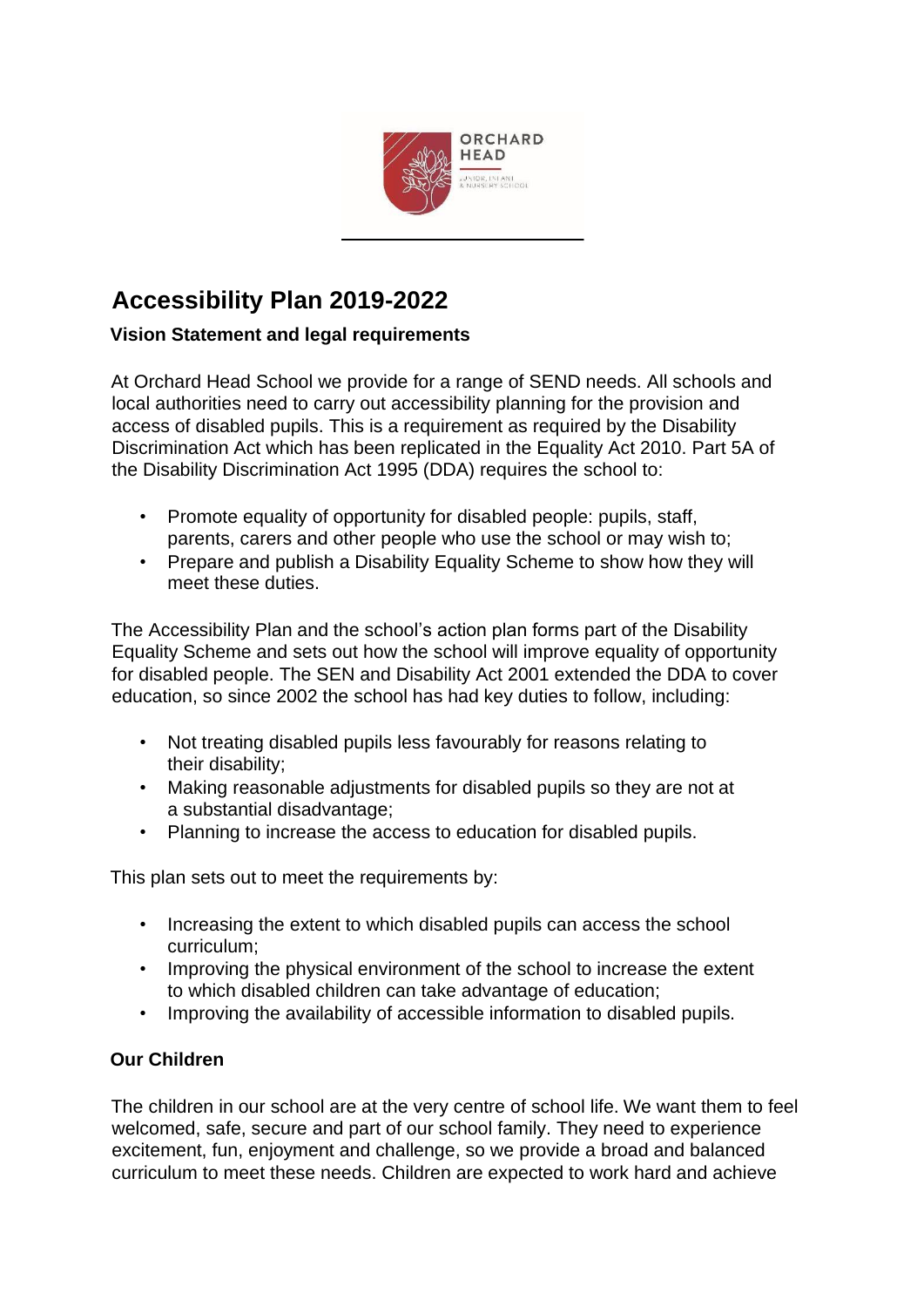the very best they are able to. We want our children to be able to communicate, respect and value all of those around them, regardless of age, background, culture and belief and so we encourage and expect good manners, behaviour and conduct. We want our children to have good memories of their time at Orchard Head, but also to take away with them achievement, confidence, respect for and tolerance of others and above all, curiosity – the vital ingredient that turns ability and application into real achievement.

#### **Links to other documents**

This document links to other SEN documents published on the school website including: The SEND report; Local Offer; Managing Medicines Policy and the SEND Policy.

#### **Monitoring procedures**

This Accessibility Plan is reviewed termly by the SENCo and the Senior Leadership Team. Further revisions are made every three years following consultation with the wider school community, school council and parent questionnaires.

It is a requirement that the Accessibility Plan is resourced, implemented and reviewed and revised as necessary. Appendix 1 is the action plan which has been created to structure the improvement in the provision for disabled pupils.

#### **The Plan's focus**

As part of the action plan, the physical environment and the external areas of the areas and buildings have also been reviewed. Orchard Head School intends to make continuous upgrades and adaptions to meet the needs of all children and to ensure that every child can access all aspects of the education offered as part of the curriculum.

To improve the delivery of information to disabled pupils, Orchard Head will continue to use the services offered by Wakefield Local Authority to convert written information into alternative formats. Consideration is also taken when sending letters home.

As well as supporting physical access to the building and the curriculum, the school works closely with additional specialist services to support learning difficulties, including:

Communication and Interaction Team (CIAT) Visual Impairment Advisory and Support Service (VI) Occupational Therapists and Physiotherapists (OT) Speech and Language Therapy (SaLT) Behaviour and Exclusion Support Team (BEST) Educational Psychologist Service (EPS)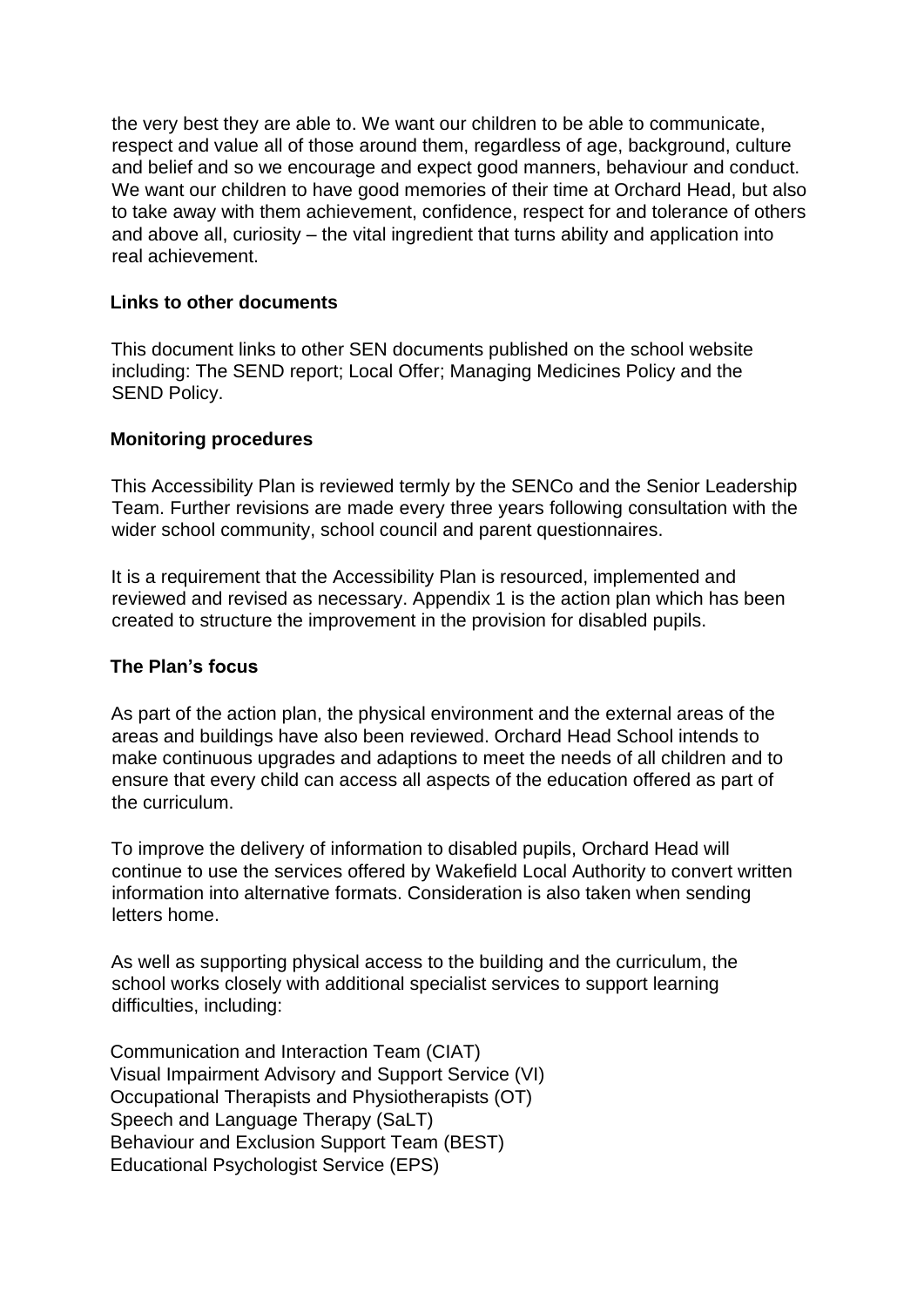## **Training**

Where appropriate, the school gives training to all staff who work with SEND children. We try to cater for the training needs of our staff to keep up to date with the most relevant and recent practices. For example, individual teachers and support staff may attend professional development sessions led by external agency professionals, e.g. ASD, visual impairments, dyslexia and attachment. They are also guided and supported by external agencies to implement new strategies and intervention methods.

# **Supporting the emotional and social development of pupils with SEND**

Children at Orchard Head School are supported in a variety of ways. These include: Restorative practice Emotional and Behavioural difficulty plans Small group work Circle time sessions

We also have a Learning Mentor, **Mrs Dawn Higginson**, who works closely with children and teachers throughout school to support the former in making appropriate behaviour choices.

## **Supporting partnerships to help develop and implement the plan**

See above in **Monitoring procedures** section.

## **Handling complaints from parents of children with SEND**

Wherever possible, we ask that parents remain in close contact with the school and the class teacher in order to resolve any concerns quickly and effectively. However, in the rare case that we cannot resolve an issue, parents/carers may access the Pontefract Academies Trust Complaints Procedure, available both on the website of the school and that of Pontefract Academies Trust.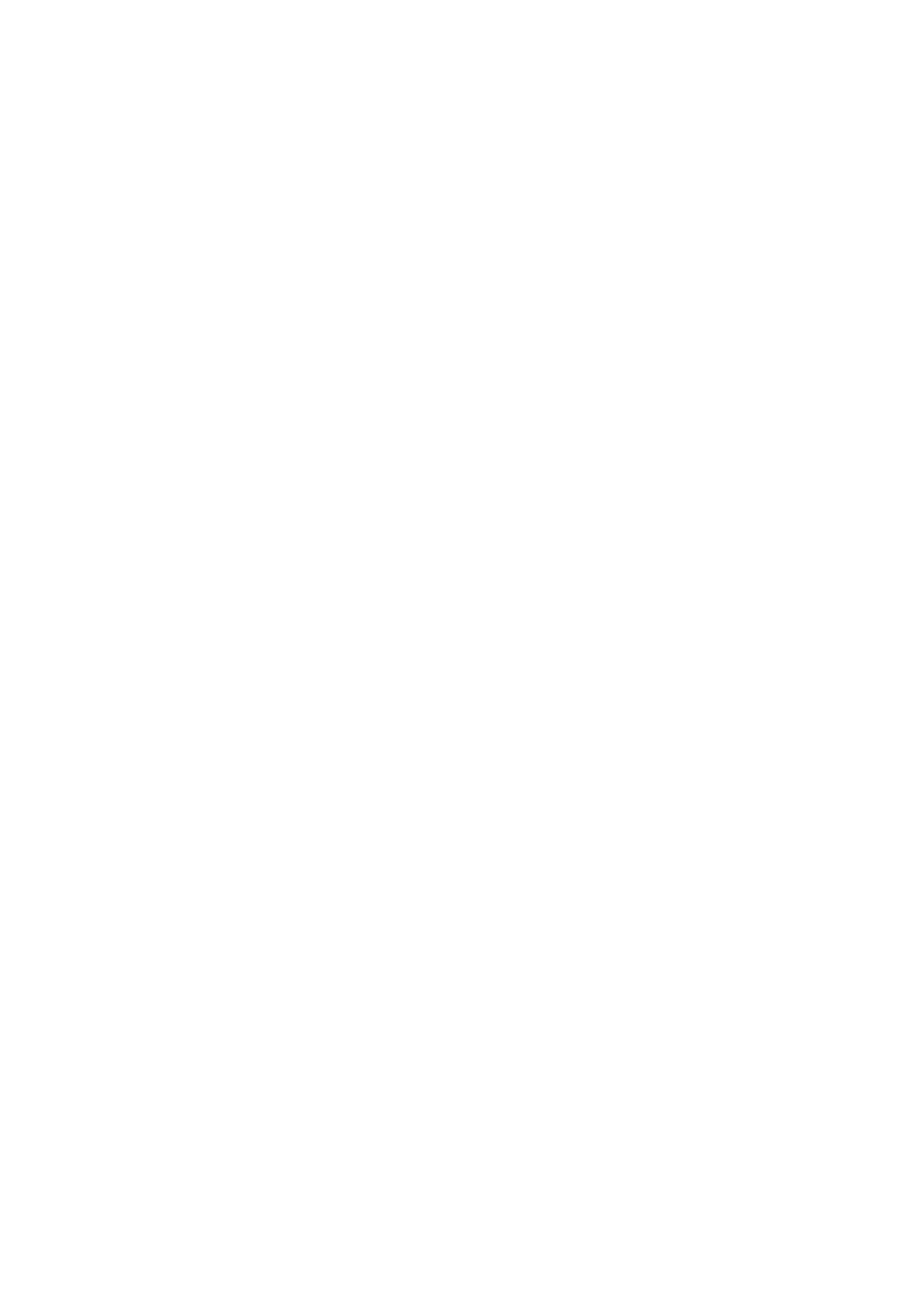## **Section 2: Aims and Objectives**

Our aims are to increase access to the curriculum for pupils with a disability, improve and maintain access to the physical environment and improve the delivery of written information to pupils.

|  |  |  | 1. Increase access to the curriculum for pupils with a disability |  |  |  |  |  |  |  |  |  |
|--|--|--|-------------------------------------------------------------------|--|--|--|--|--|--|--|--|--|
|--|--|--|-------------------------------------------------------------------|--|--|--|--|--|--|--|--|--|

| Aim                     | Current good<br>practice<br>Include established<br>practice and<br>practice under<br>development | <b>Objectives</b>                                                                                                                                                                    | Actions to be taken                                                                                                                                                                                    | Person<br>responsible | Date to be<br>completed |
|-------------------------|--------------------------------------------------------------------------------------------------|--------------------------------------------------------------------------------------------------------------------------------------------------------------------------------------|--------------------------------------------------------------------------------------------------------------------------------------------------------------------------------------------------------|-----------------------|-------------------------|
| OPP and IEPs            | <b>IEPs and OPPs are</b><br>precise and<br>monitored each<br>term.                               | Monitor progress<br>Involve agencies<br>Evaluate interventions<br>Collate OPPs and IEP<br>data                                                                                       | Dates organised for<br>data collection and<br>staff to meet with<br>parents as part of<br>PPTI meetings                                                                                                | <b>SENCo</b>          | Each term               |
| Policy and<br>procedure | <b>SEN policy</b>                                                                                | SEN policy reviewed<br>and updated each year.                                                                                                                                        | Review and revise<br><b>SEN policy</b>                                                                                                                                                                 | <b>SENCo</b>          | Annually                |
| <b>SEN audit</b>        | Audit of current<br>practice and<br>interventions in<br>school                                   | Monitor the impact of the<br>interventions in school<br>Target tracker analysis<br>Gather views of the<br>pupils<br>Discuss with members<br>of staff<br>Gather views from<br>parents | <b>SEN report</b><br>completed each term<br>with data and<br>analysis<br>Intervention reports<br>completed<br>Seek opinions from<br>parents Ask SEN<br>children for feedback<br>of provision in school | <b>SENCo</b>          | Termly                  |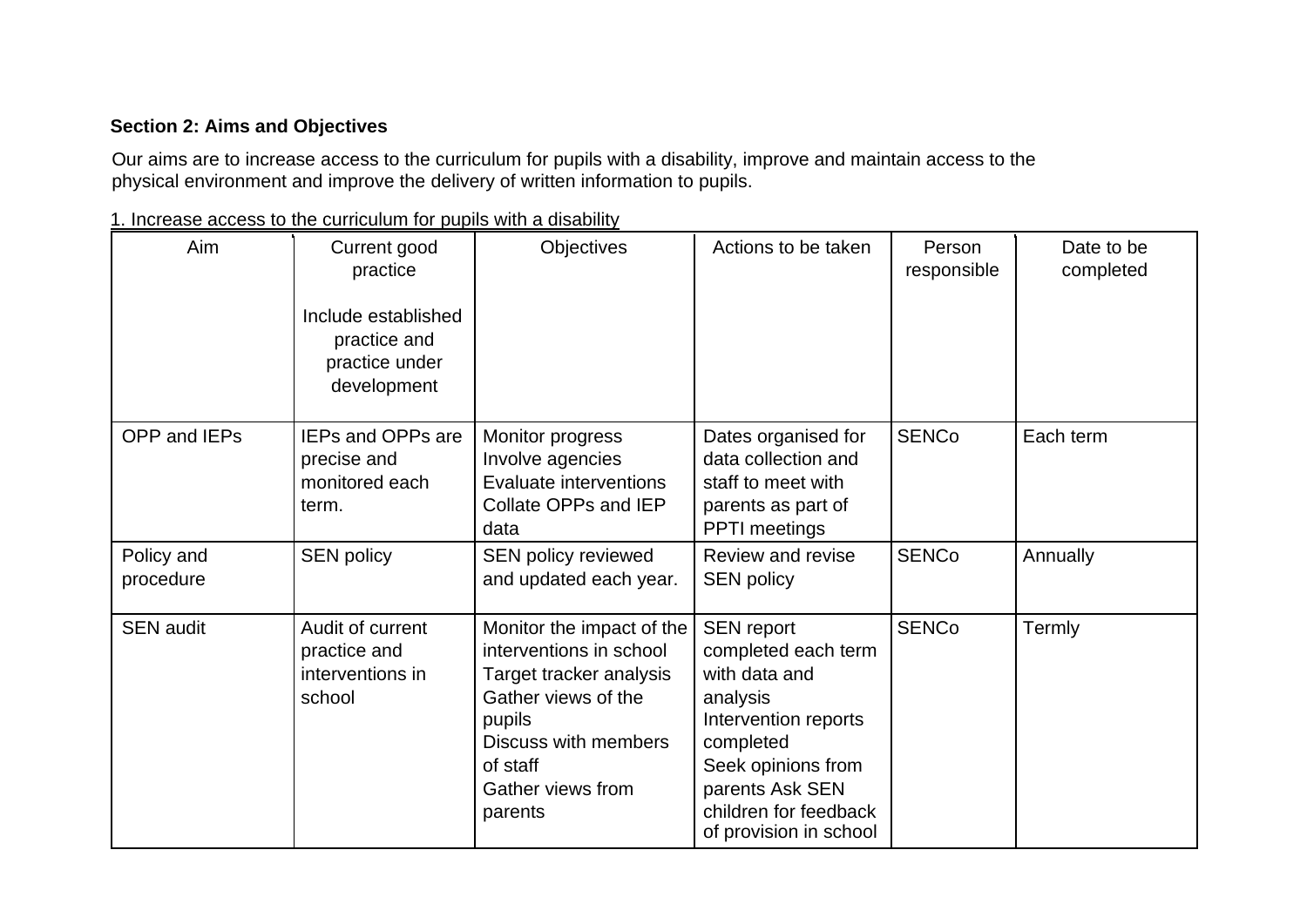| Meeting the needs<br>of all pupils | <b>Tracking progess</b>                                                                                                                  | Target tracker<br>Data analysed each half<br>term<br>More Able register<br>completed<br>Mastery work<br>implemented<br><b>Audit interventions</b><br>Interventions run my<br><b>SENTA</b><br>following outside agency<br>guidance | Data analysed in<br>termly report<br>Pupil progress<br>meetings SEND and<br>MA register updated<br>each term<br>Interventions<br>monitored | <b>SENCO</b><br>Dep Head       | Termly      |
|------------------------------------|------------------------------------------------------------------------------------------------------------------------------------------|-----------------------------------------------------------------------------------------------------------------------------------------------------------------------------------------------------------------------------------|--------------------------------------------------------------------------------------------------------------------------------------------|--------------------------------|-------------|
| Intervention<br>tracking           | All interventions are<br>appropriate and<br>assessed.                                                                                    | Collect data and<br>intervention impact<br>reports                                                                                                                                                                                | Feedback from SEN<br>TA<br><b>SENCo to feedback</b><br>to staff                                                                            | <b>SENCo</b><br><b>SENTA</b>   | Termly      |
| Staff training                     | Ensure staff are<br>trained to support<br>pupils in the most<br>effective way<br><b>Quality first</b><br>teaching and<br>support for TAs | Staff to continually<br>develop CPD<br>Shared training with TAs                                                                                                                                                                   | Implement where<br>required                                                                                                                | <b>SENCo</b><br><b>Trainer</b> | Accordingly |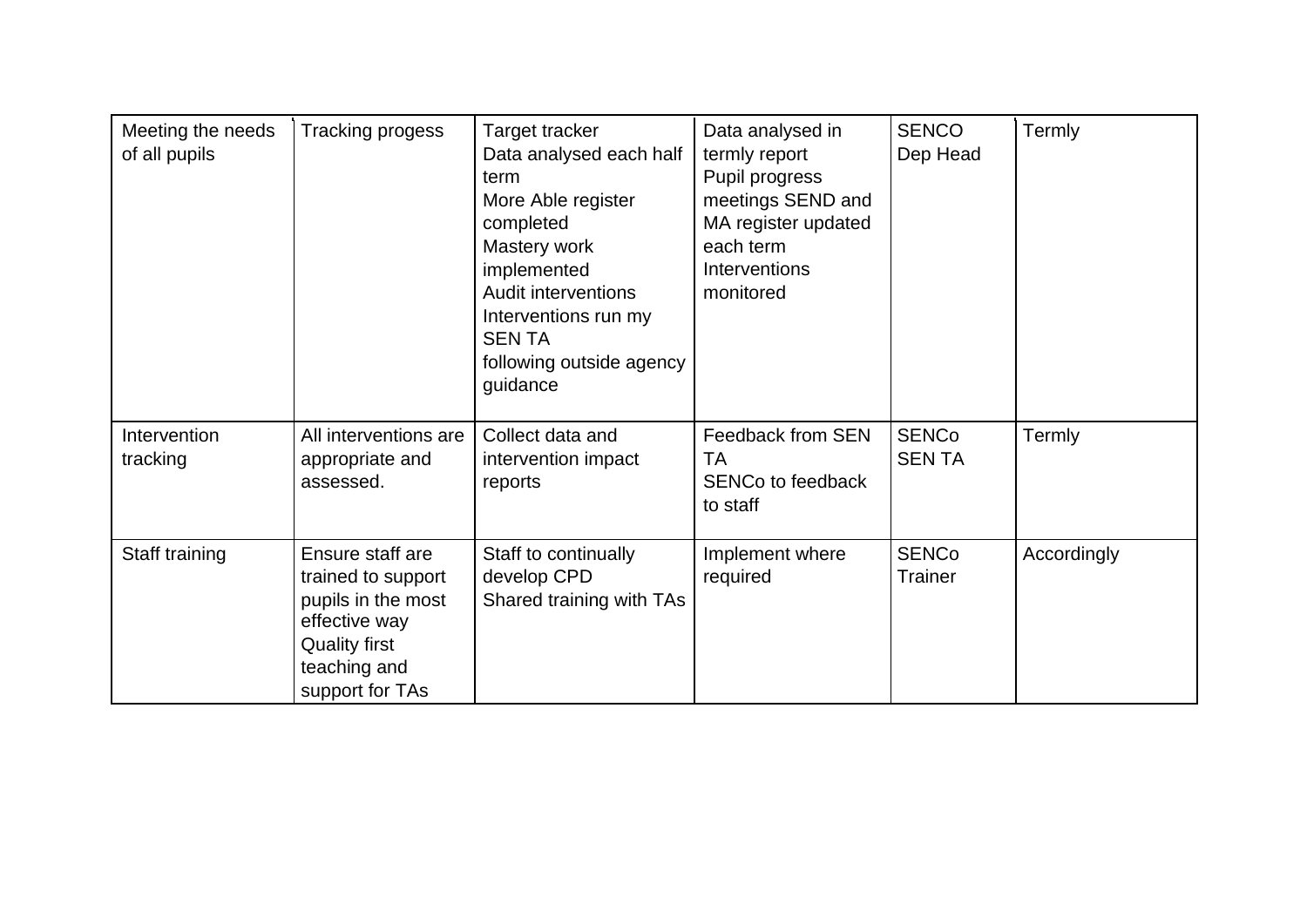2. Improve and maintain access to the physical environment

| Aim                                                | Current good<br>practice<br>Include established<br>practice and<br>practice under<br>development                                      | <b>Objectives</b><br>State short, medium and<br>long-term objectives                                                                               | Actions to be taken                                                                                          | Person<br>responsible                                       | Date to be<br>completed                 |
|----------------------------------------------------|---------------------------------------------------------------------------------------------------------------------------------------|----------------------------------------------------------------------------------------------------------------------------------------------------|--------------------------------------------------------------------------------------------------------------|-------------------------------------------------------------|-----------------------------------------|
| Appropriate use of<br>the specialised<br>equipment | Laptops to support<br>fine<br>motor skills<br>Chair wedge for<br>posture<br>Sloping writing<br>boards<br>OT exercises<br>Fit to learn | Children to access<br>appropriate equipment<br>and inteventions to meet<br>their needs<br>Interventions to be<br>monitored and impact<br>recorded. | Respond to the<br>recommendations of<br>the professionals and<br>external agencies                           | <b>SENCo</b><br><b>Class</b><br>teacher<br><b>TAs</b>       | Within 2 weeks of<br>guidance received. |
| Independent access<br>to the building              | Doors widened<br>Reception area<br>improved Disabled<br>access in and out of<br>school<br><b>Risks assessments</b><br>completed       | For all children to be<br>able to access the<br>school building.<br>Clear signage and<br>labelling of rooms and<br>cupboards.                      | <b>Risk assessments</b><br>completed Health and<br><b>Safety Audit</b><br>completed<br>Signage inside school | <b>SBM</b><br><b>Premises</b><br>supervisor<br><b>SENCo</b> |                                         |
| Wheelchair access<br>to the school                 | Reception area on<br>one level and power<br>assisted doors<br>Desk lowered in<br>reception area<br>Flat exit onto<br>playground       | Improve signage<br>inside school Car park<br>and disabled parking<br>spaces allocated                                                              | Improve signage<br>inside school Car<br>park and disabled<br>parking spaces<br>allocated                     | <b>SBM</b><br><b>Premises</b><br>supervisor<br><b>SENCo</b> |                                         |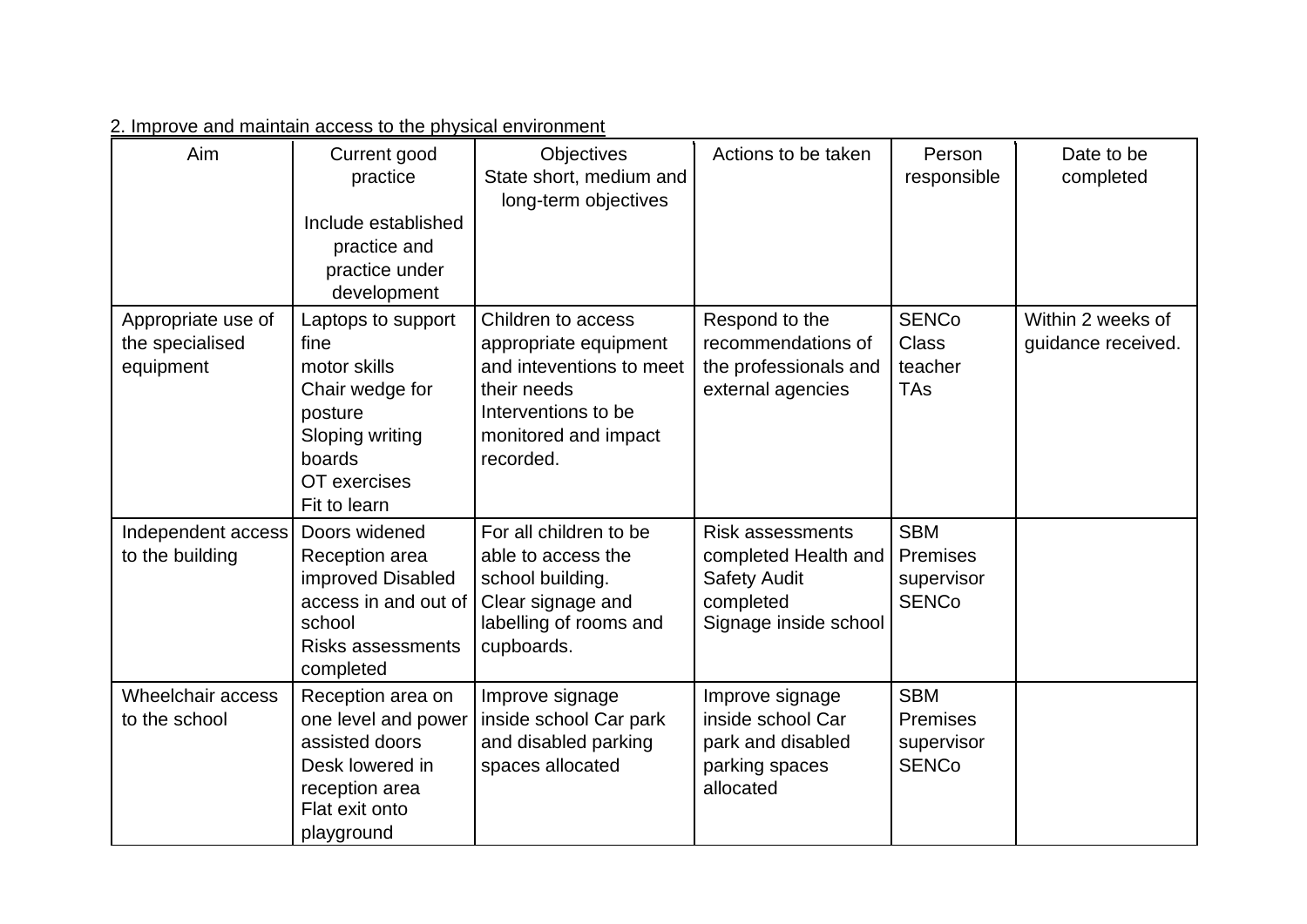3. Improve the delivery of written information to pupils

| Aim                                       | Current good<br>practice                                             | <b>Objectives</b><br>State short, medium and<br>long-term objectives                            | Actions to be taken                          | Person<br>responsible | Date to be<br>completed |
|-------------------------------------------|----------------------------------------------------------------------|-------------------------------------------------------------------------------------------------|----------------------------------------------|-----------------------|-------------------------|
|                                           | Include established<br>practice and<br>practice under<br>development |                                                                                                 |                                              |                       |                         |
| Improved<br>communication with<br>parents | Email system<br>Text service<br>Letters sent home                    | Improve SEN display of<br>leaflets Make staff<br>aware of the services<br>available from the LA | Update and display<br><b>SEN</b> information | <b>SENCo</b>          | <b>Monthly</b>          |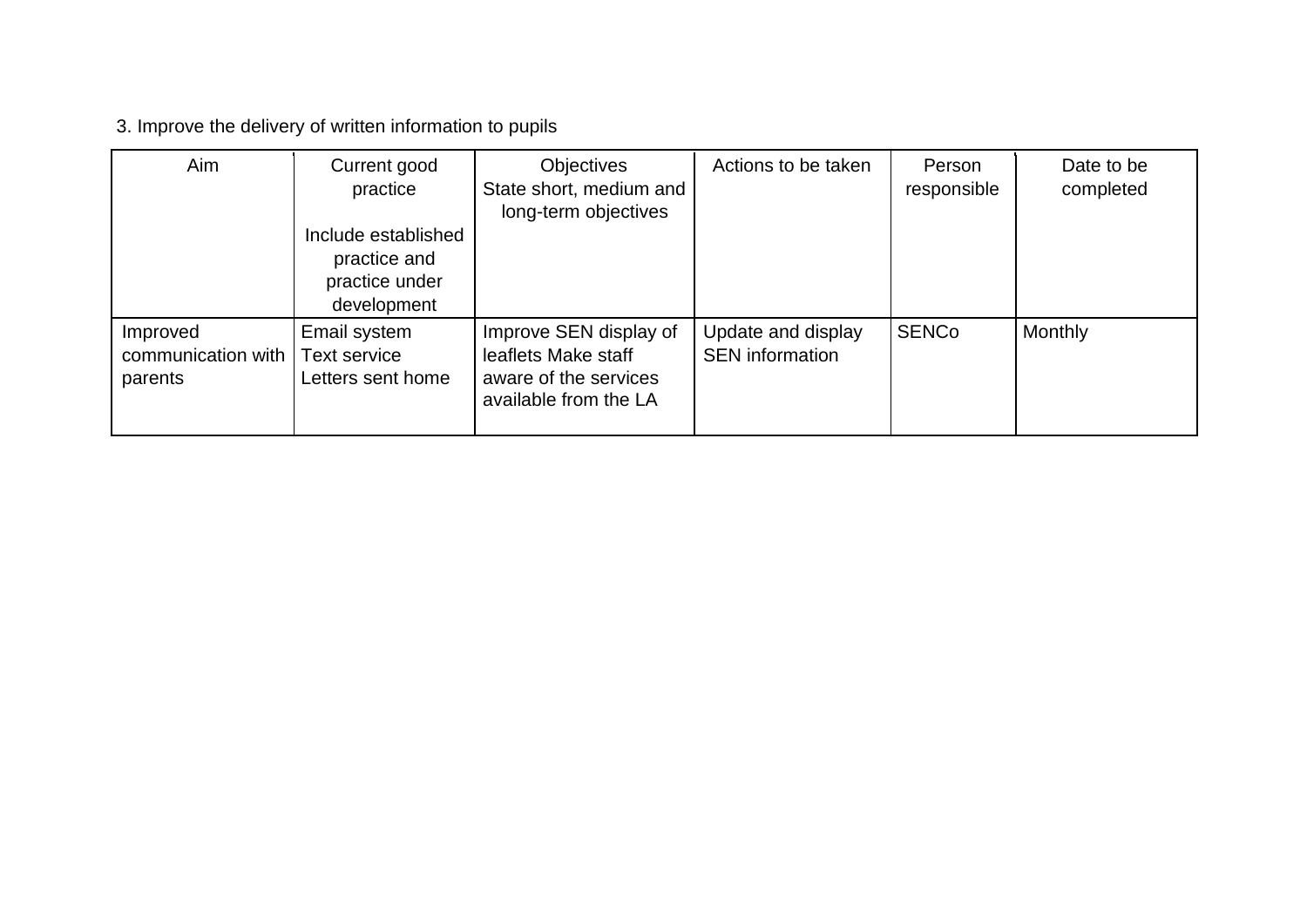**Section 3: Accessibility Audit**

| <b>Feature</b>             | <b>Description</b>                                                                                                      | <b>Actions to be taken</b>                                                               | <b>Person</b><br>responsible | Date to be<br>completed |
|----------------------------|-------------------------------------------------------------------------------------------------------------------------|------------------------------------------------------------------------------------------|------------------------------|-------------------------|
| Number of<br>storeys       | $\mathbf{1}$                                                                                                            |                                                                                          |                              |                         |
| <b>Corridor</b><br>access  | Single door width and cannot be<br>extended                                                                             | Widen the doors and allow for<br>both sides to be opened to allow<br>wider loads through | Caretaker                    | Completed               |
| <b>Lifts</b>               | N/A                                                                                                                     | N/A                                                                                      | N/A                          | N/A                     |
| <b>Parking bays</b>        | No car park just roadside parking.<br>No allocated spaces or disabled<br>spaces assigned.                               | A car park<br>Bays to be allocated and marked<br>accordingly                             | Caretaker                    | 2019-2020               |
| <b>Entrances</b>           | DDA compliant<br>Power assisted doors opened<br>through use of a switch                                                 |                                                                                          |                              | Completed               |
| Ramps                      | Ramps to allow access into the<br>main building from the front of the<br>school and onto the playground<br>at the rear. | Ramp completed to the front<br>and rear of the building.                                 |                              | Completed               |
| <b>Toilets</b>             | Larger cubicle in the girls' toilet<br>Disabled toilet with alarm and<br>support.                                       |                                                                                          |                              | Completed               |
| <b>Reception</b><br>areas  | DDA compliant and power<br>assisted doors                                                                               |                                                                                          |                              | Completed               |
| <b>Internal</b><br>signage | Fire exit signs clear and exits<br>from the building.                                                                   | Signage inside to label offices,<br>classrooms, learning areas etc.                      |                              | Completed               |